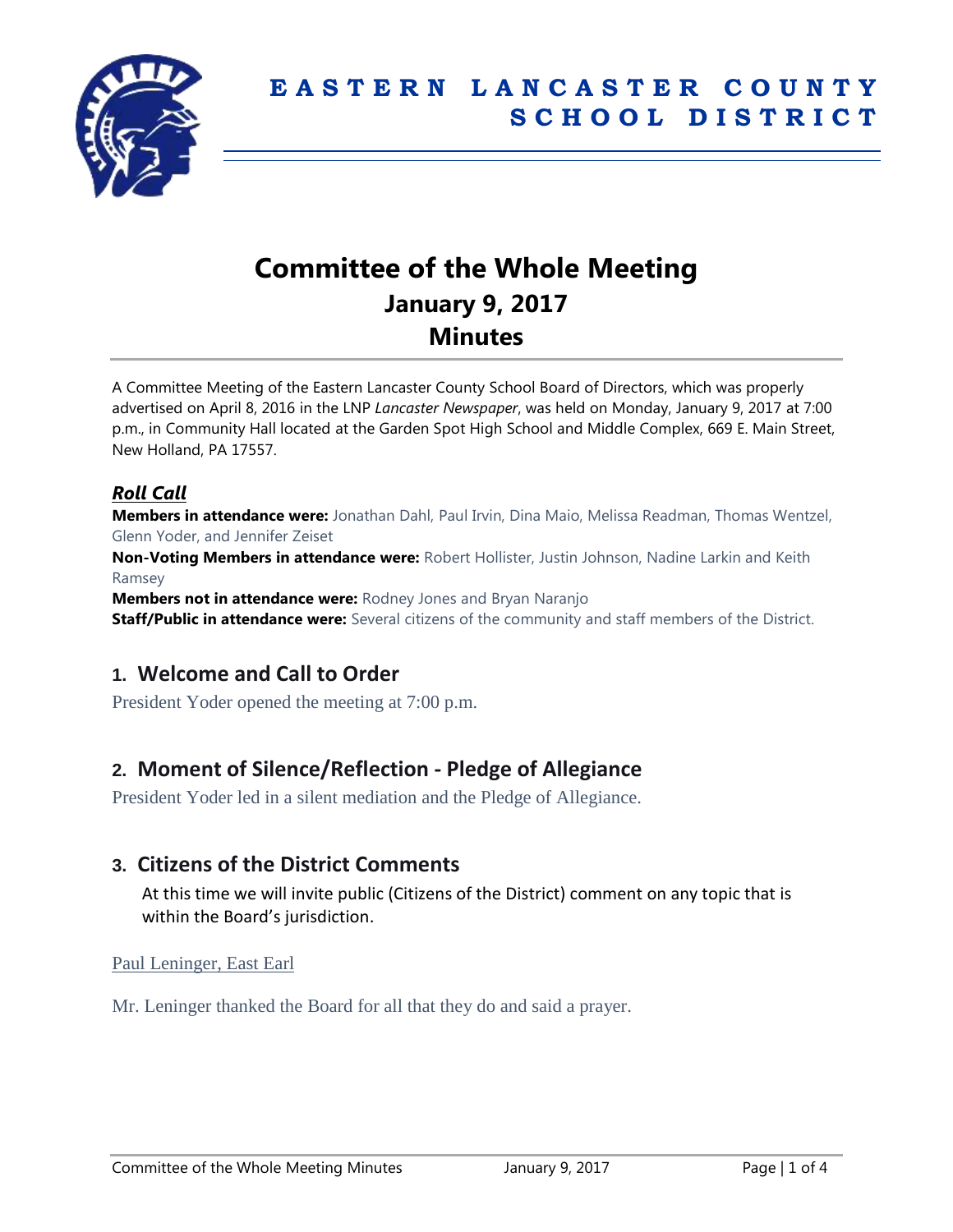# **4. Approve Personnel Report**

Mr. Wentzel made a motion to approve the personnel report. It was seconded by Mr. Zeiset. **The motion was approved. (7-0; 2 absent)**

# **5. Property and Services**

#### **a. Action Item - Approval of Audit Report for the Year Ended June 30, 2016**

Mr. Ramsey presented the Board with the Audit Report for the year ending June 30, 2016 indicating that there would be no presentation given by the Auditor. He requested that the Board review the report for approval at the next Board meeting.

The Board noted their appreciation to Mr. Ramsey for his hard work.

#### **b. Action Item - Lancaster County Career and Technology Center (LCCTC) 2017-2018 Operating Budget**

The budget reflects an overall increase in District contributions of 2.5%. For ELANCO, the total cost increased by \$54,519.06 from current year (2016-17).

Mr. Ramsey requested that Board review the Lancaster County Career & Technology Center Operating Budget for approval at the next Board meeting. He noted a \$54,519.06 increase from the current school year; an overall 2.5% increase.

#### **c. Action Item - Approval of the Resolution Approving the 2017-18 Preliminary Budget Display and Advertising**

The index for 2017-2018 2.50%

#### The resolution allows the District to advertise and post, for public inspection, the "Proposed" Preliminary Budget with final adoption of the Preliminary Budget at the February, 13 2017 Board Meeting.

Mr. Ramsey reminded that the Board as an annual occurrence that he was requesting the approval of the Resolution approving the 2017-2018 primary budget display and advertising as the required 20 days prior to the actual adoption of the preliminary budget. He noted that the adopted preliminary budget report would be approved at the February 13<sup>th</sup> Committee of the Whole Meeting. He also noted that he would be distributing the preliminary budget for the Board's review at the January 23<sup>rd</sup> Board meeting.

#### **d. Action Item - Delinquent Real Estate Taxes (Regular and Interim Bills) that were turned over to the Lancaster County Tax Claim Bureau for Collection**

The District is required to turn over the delinquent listing to the Lancaster County Tax Claim Bureau by January 17, 2017. The total amount turned over will be available at the January 23, 2017 Board Meeting.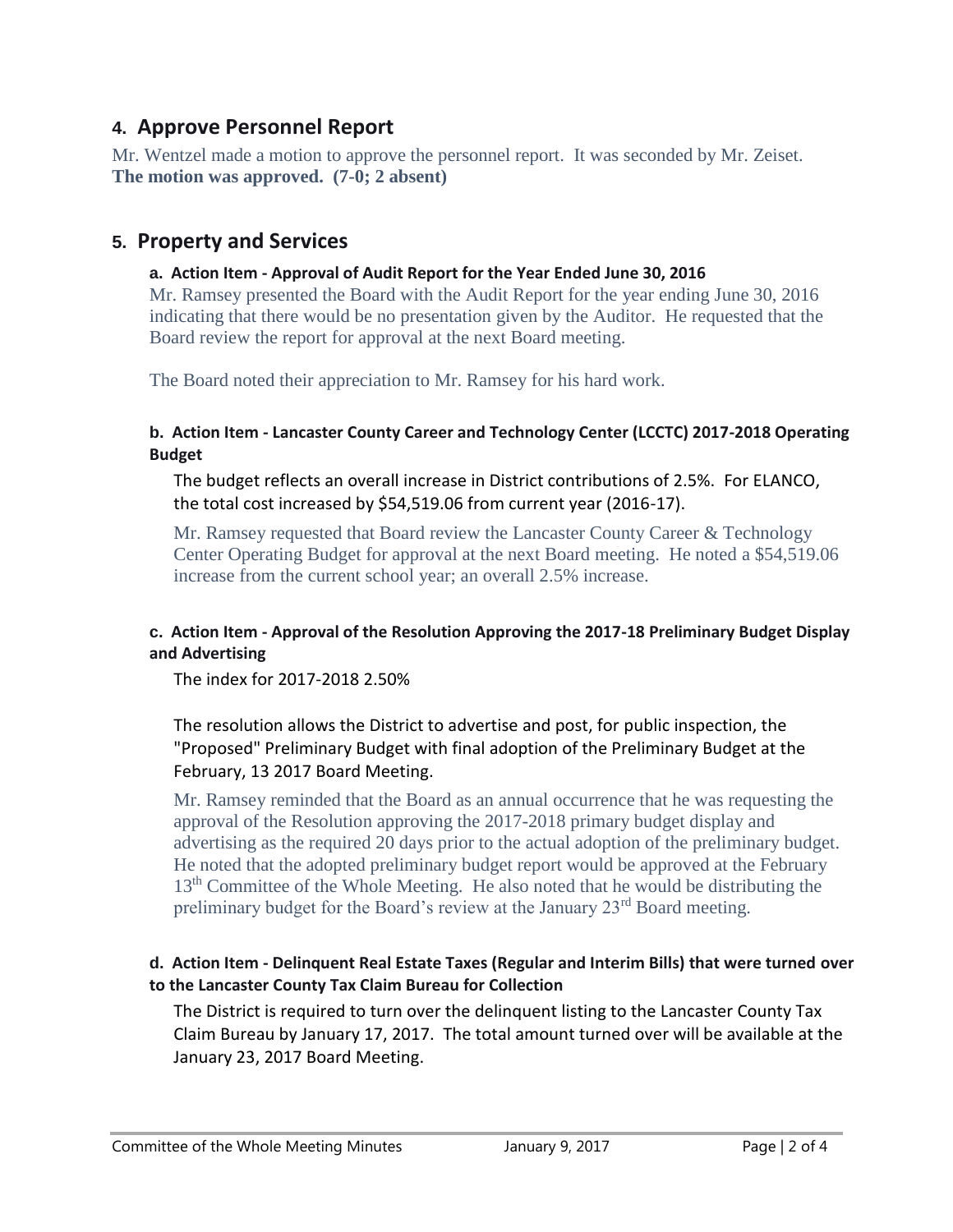Mr. Ramsey reminded the Board as an annual occurrence the approval of the Delinquent Real Estate Taxes to be turned over for Collection. He noted that the amounts, currently being tallied, would be available for review at the January  $23<sup>rd</sup>$  Board Meeting.

#### **e. Action Item - Approval of Eastern Lancaster County School District Section 125 Plan As Amended and Restated Effective January 1, 2017**

Mr. Ramsey requested the Board for their approval of the District's most recent revision of the Amended and Restated Section 125 Plan that when into effect on January 1, 2017 at the next Board meeting.

#### **f. Action Item - Approval to Transfer \$2,872,100 from the General Fund to the Capital Reserve Fund to Payoff the 2014 A Note**

Mr. Ramsey informed that Board that the District already has started payment to the Bank for the 2014 A note and was requesting approval the transfer of the funds from general fund to the capital reserve.

He also informed the Board that the District received its reimbursement for the Brecknock Elementary Building project.

President Yoder and Dr. Hollister stated that discussion of the possible Caernarvon property sale should be placed on the agenda as a separate action item. They noted that two appraisals for the property had been received. Further discussion to be held at the next Board meeting.

# **6. Program**

Dr. Larkin reported to the Board on the ending of the first semester of the 2016-2017 school year. She informed the Board of the start of the pre-kindergarten evenings and the second round of pre-kindergarten special daytime sessions. She reported that the pre-kindergarten daytime sessions were a success with a full complement of both students and parents involved. Dr. Larkin also reported that the first day of Keystone testing had begun with winter exams.

# **7. Management**

**a. Information Item - Explanation & Overview of the Newly Adopted Fair Funding Formula.** Dr. Hollister presented to the Board a presentation on the Newly Adopted Fair Funding Formula that has been approved by the General Assembly. He presented several new indicators and factors that would be taken into consideration when new money would be distributed to school districts in Pennsylvania, noting that most of the school districts that really need money will benefit from the new formula.